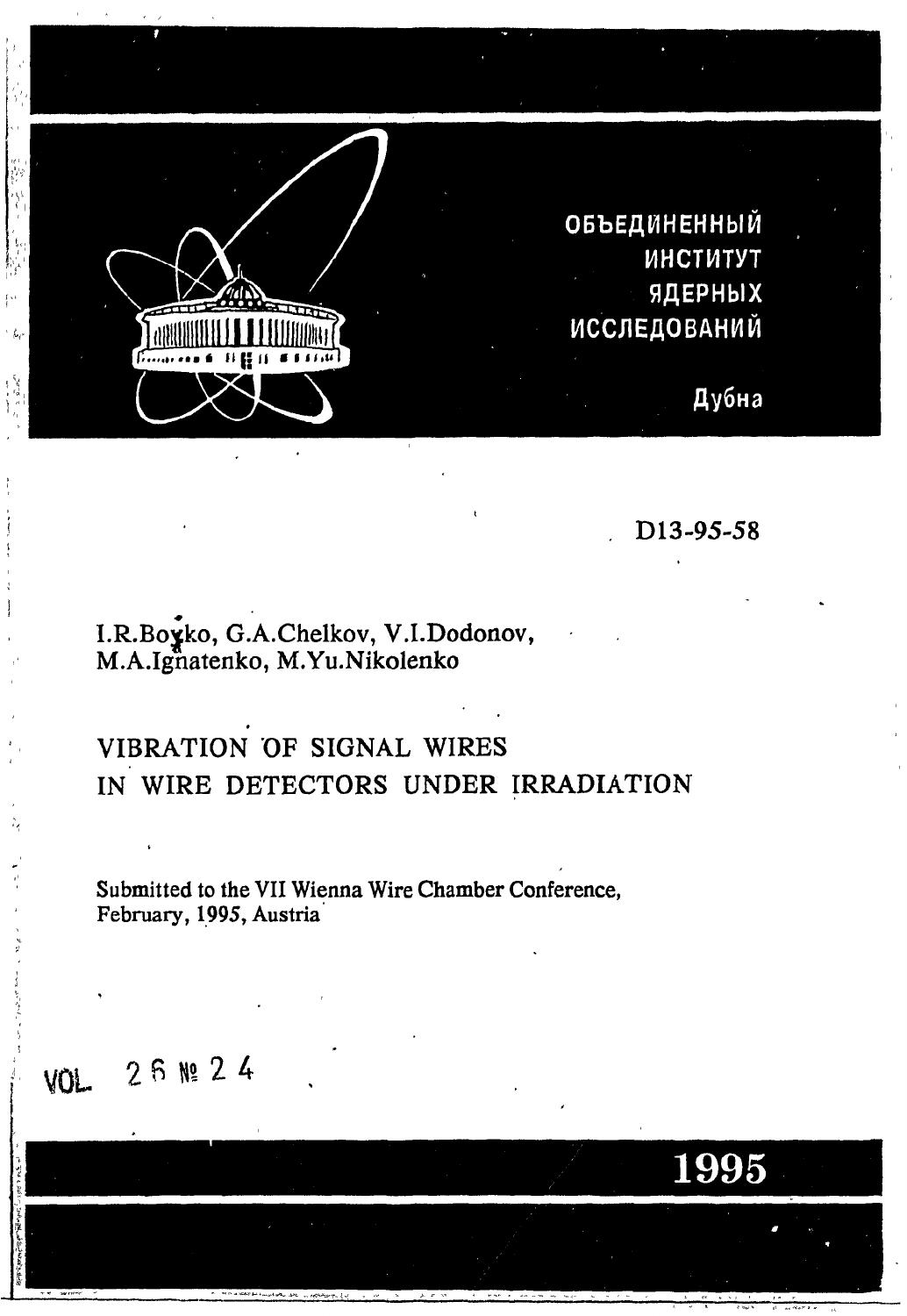#### 1 Introduction

Improving the coordinate resolution of wire chambers is impossible without comprehending basic mechanisms for their intrinsic accuracy limitation. Among them there are fluctuations of energy losses for ionization in the sensitive volume, diffusion of ionization clusters during their drift to the signal wire, gas amplification fluctuations in the course of electron avalanche formation near the wire [1, 2]. The present paper deals with a phenomenon which can sometimes limit the coordinate resolution too.

Up to now signal wires of wire chambers have been thought to be stationary, if in electrostatic equilibrium, But we have faced vibration of signal wires under radiation in drift tubes. The wires started oscillating when a radioactive source was brought near the tube and stopped when it was removed. The oscillation amplitude depended both on radiation intensity and on voltage applied to the tube. No changes were observed in performance of the detector.

One already encountered vibration of signal wires in construction of large proportional chambers, when the free length of signal wires exceeded the electrostatic stability limit [3]. This type of vibration is accompanied by considerable noise, relatively high current in the high-voltage supply circuit [4, 5] and is indifferent to presence of an external radiation source.

The phenomenon that we observed took place in a drift tube where the electrostatic stability condition for the signal wire was known to be fulfilled. The calculations showed that variation in the force of electrostatic interaction between the signal wire and the cathode in recording of ionizing particles could not result in noticeable oscillation either. Furthermore, in this case the oscillation amplitude should not depend on the irradiation spot coordinate along the wire while we observed the dependence.

Underlying the phenomenon is repulsion of a positively charged signal wire and a cloud of ions that remained after neutralization of the electron part of the avalanches formed on the wire. Yet, the amount of force due to repulsion of the wire and the avalanche charge from a single particle is about  $10^{-9}$ – $10^{-8}$ N and not enough to excite noticeable vibration of a wire stretched with a force of 0.5-5 N. So the signal wire vibration is most like to arise from repulsive force fluctuations caused by recording of many particles. To prove that fluctuations of insignificantly small forces can be observed is Brown motion of an oil drop caused by fluctuations of the surrounding liquid pressure, though the pressure itself results from impact of tiny liquid molecules with the drop surface.

#### 2 Physical model of phenomenon

Let us consider a cylindrical tube of radius R and length L, inside which a wire of radius r and linear density  $\rho$  is stretched with a force T (see Fig.1). Let  $y(x, t)$ be the projection of wire shape on the chosen direction. Then, in the approxi-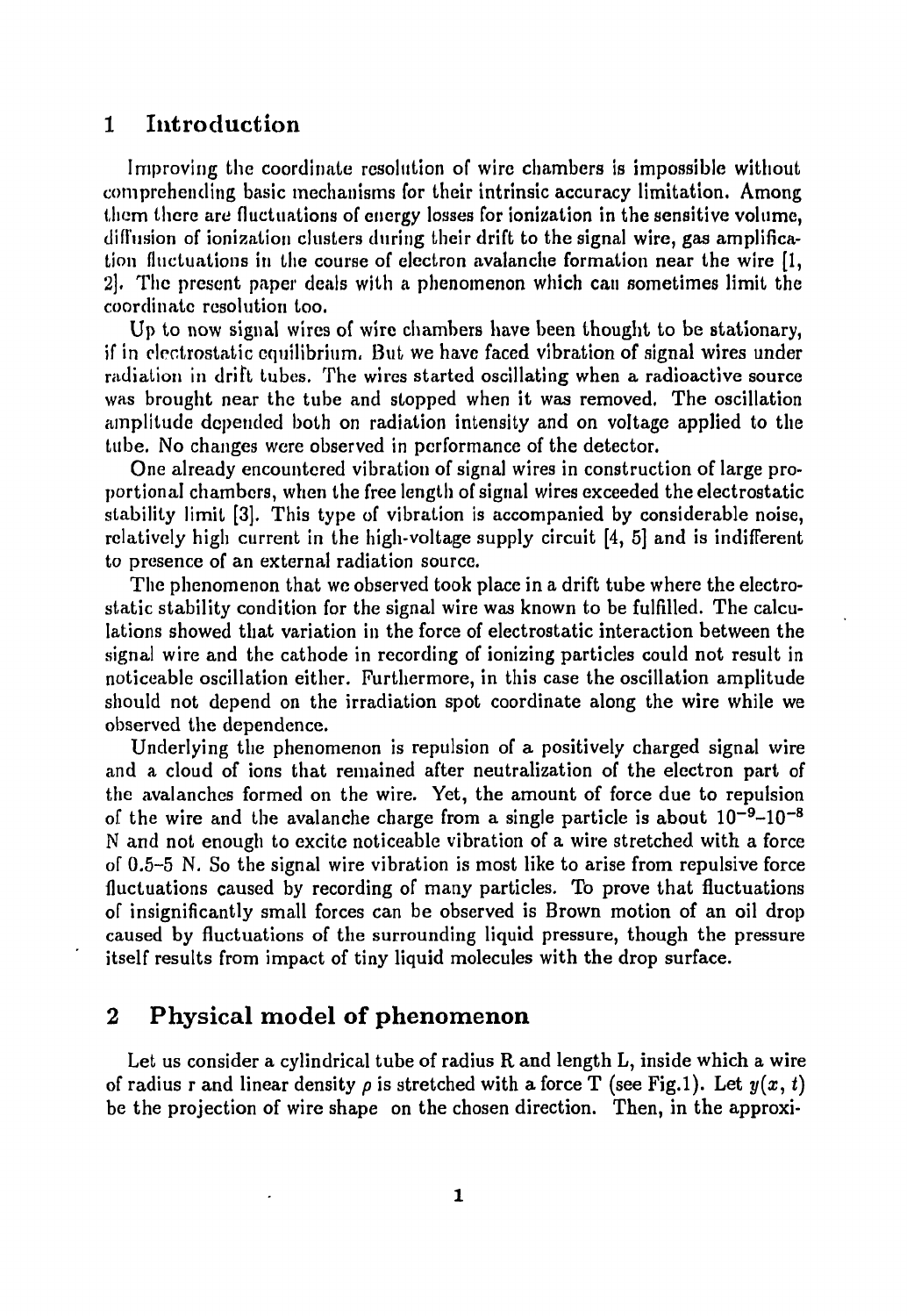

Fig. 1: Schematic view of the drift tube

mation of small deviations  $((dy/dx)^2 \ll 1)$  wire oscillations under the action of perturbing forces will be described by the equation

$$
\rho \frac{\partial^2 y}{\partial t^2} + \gamma_0 \frac{\partial y}{\partial x} - T \frac{\partial^2 y}{\partial x^2} - \kappa y = -g \rho + f(x, t),
$$

where  $\gamma_0$  is the coefficient of the gas friction force  $(F_{fr} = \gamma_0 \frac{dy}{dt})$  acting on a unit length of the wire,  $\kappa = \frac{2\pi\epsilon_0 V^2}{(B \ln E)^2}$  is the coefficient of the electrostatic force  $(F_{el} = \kappa y)$ , V is the voltage at the tube,  $\epsilon_0$  is the dielectric permittivity of free space,  $f(x, t)$  is the linear density of the external perturbing force, which is a random force generated by particles that chaotic pass through the detector. The force from electrons acting on the wire can be ignored.

Linear density of the forces from a single ion acting on the wire is the largest in the region  $\vert x\vert \sim R$  which is substantially smaller than the spatial period of the first wire oscillation harmonics  $R \ll L$ . Therefore the real distribution of forces on the wire can be replaced by their resultant applied at one point:

$$
f_j = F_j \delta(x), \quad F_j = \int f_j dx = \frac{q_j V}{y_j ln(\frac{R}{r})},
$$

where  $y_j$  is the distance between the wire and the ion of charge  $q_i$ .

Another approximation of the model is based on the fact that the maximum drift time of ions *(tmax <* 1 ms) in a detector of normal size is much smaller than the period of first harmonics of intrinsic wire oscillations  $(> 20 \text{ ms})$ . Therefore one can regard the action of the repulsive force as prompt impact with the wire:

$$
F_j = P_j \delta(t), \quad P_j = \int F_j dt = \frac{q_j}{\mu} \int v dt \approx \frac{q_j R}{\mu}, \tag{1}
$$

where  $\mu$  is the mobility of positive ions.

Then the resultant of all ions in the *i*th event can be written down as

$$
f_i(x,t) = \sqrt{K} \frac{Q_i R}{\mu} \delta(t-t_i) \delta(x-x_i) \cos \phi_i,
$$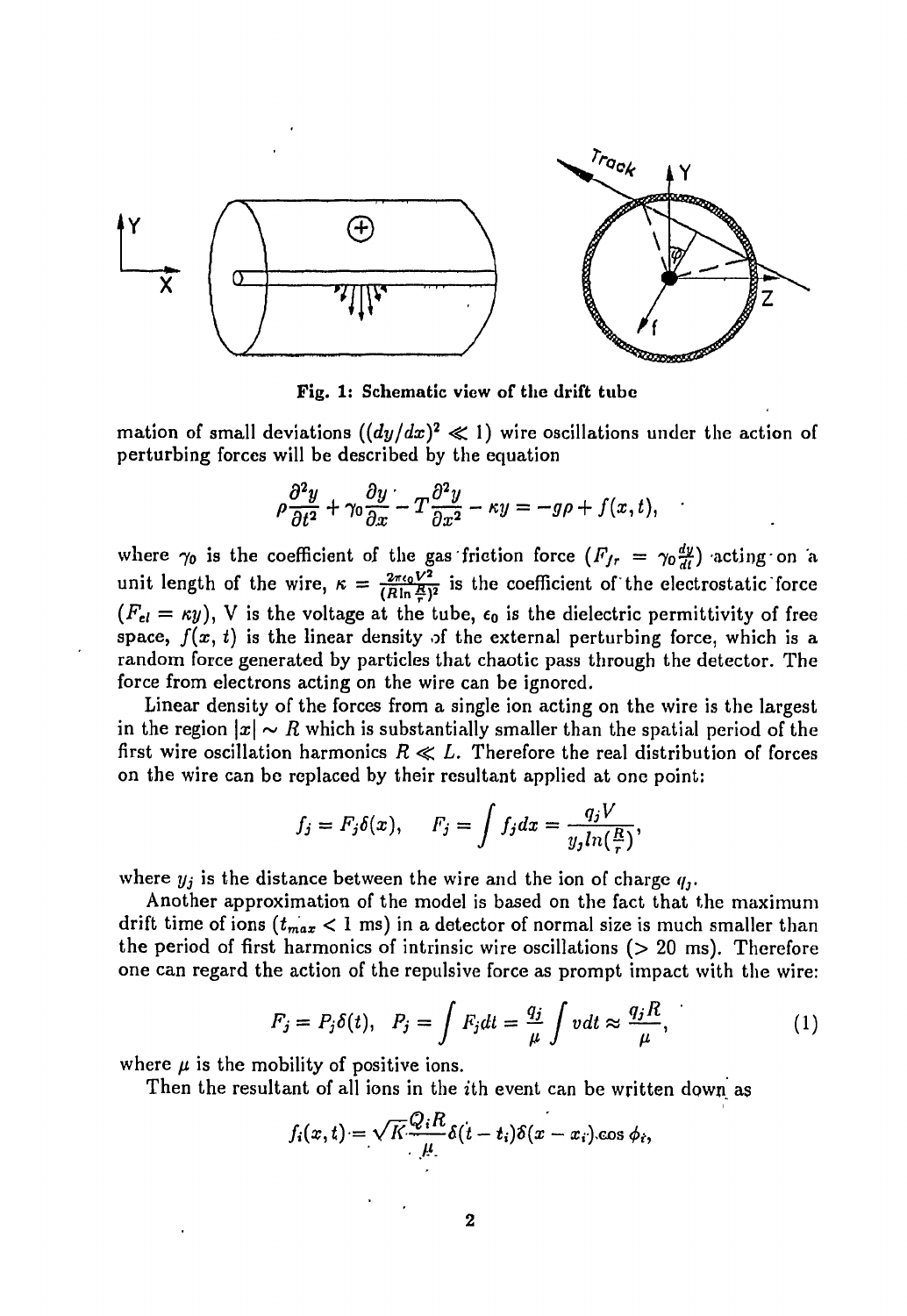where  $Q_i$  is the total charge in the event,  $\phi_i$  is the angle of axis y with a perpendicular to the particle trajectory in the detector (see Fig.1),  $t_i$ ,  $x_i$  are the time and coordinate of the event respectively,  $K$  is the coefficient of proportionality between the "effective" and the measured average square charges

$$
K = \overline{\left[\sum_j q_j \cos(\phi_j - \overline{\phi})\right]^2} / \overline{\left[\sum_j q_j\right]^2}
$$

Its value depends on how the cloud of positive ions surrounds the wire. It can run from 0, if ions arc uniformly arranged around the wire, to 1, if ions are concentrated in a narrow cone on one side of the wire. The arrangement of ions around the wire depends on gas amplification, wire diameter, gas mixture composition [6]. Ions entirely surround the wire only when the gas amplification coefficient is large and the wire is thin. In other cases an avalanche is asymmetrical about the wire. One can estimate the coefficient К assuming that positive ions come back along drift trajectories of primary ionization electrons. Averaging over all possible particle trajectories one must perform calculations with the average square charge because it is this charge that appear in the final expressions for the oscillation amplitude.

$$
K \approx \int_{0}^{1} \left[ \int_{0}^{\sqrt{1-y^2}} \frac{y dx}{\sqrt{x^2 + y^2}} \right] dy / \int_{0}^{1} \left[ \int_{0}^{\sqrt{1-y^2}} dx \right] dy = G - \frac{1}{2} \approx 0.416
$$

where  

$$
G = \sum_{k=0}^{+\infty} \frac{(-1)^k}{(2k+1)^2} \approx 0.916
$$

is the Catalan constant.

The final form of the expression for linear density of the perturbing force is

$$
f(x,t) = \sqrt{K}(R/\mu) \sum_i Q_i \cos \phi_i \delta(t-t_i) \delta(x-x_i).
$$

If the wire is irradiated symmetrically,  $\cos \phi = 0$  and thus the average force is  $\overline{f(x,t)} = 0$ . However the autocorrelation function of the perturbing force is different from zero:

$$
\overline{\delta f(x_1,t_1)\delta f(x_2,t_2)} = K K_1 \frac{\overline{Q^2} R^2}{\mu^2} j(x_1) \delta(x_2 - x_1) \delta(t_2 - t_1) \tag{2}
$$

where  $j(x)$  is the flux per unit length, the coefficient  $K_1 = \overline{\cos^2{\phi}}$  depends on the angular distribution of recorded particles and takes on values 1/2 for a distribution uniform in angle and 1 for particles moving mainly at right angles to the observation plane.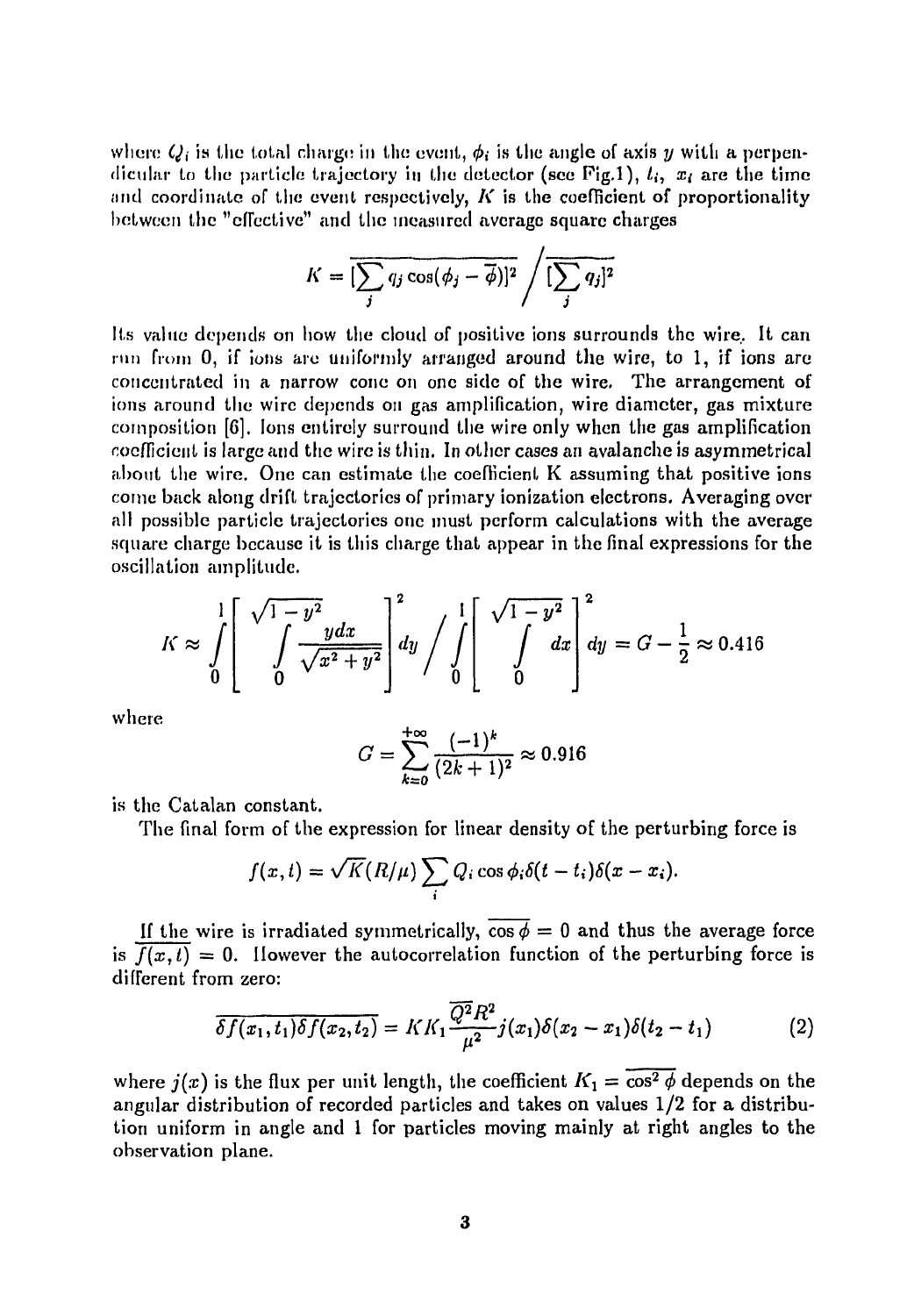We are interested in deviation of the wire from its mean position  $U = \delta y =$  $y - \overline{y}$ . Subtracting the equation for the stationary wire form  $\overline{y(x)}$  from the equation for  $y(x, t)$ , we get

$$
\rho \frac{\partial^2 U}{\partial t^2} + \gamma_0 \frac{\partial U}{\partial t} - T \frac{\partial^2 U}{\partial x^2} - \kappa U = \delta f(x, t) ; \quad U(0, t) = U(L, t) = 0
$$

The Fourier solution of this problem is

$$
U(x,t) = \frac{2}{\rho L} \sum_{n=1}^{+\infty} X_n(x) \int_0^L X_n(x_1) [T_n(t) * \delta f(x_1,t)] dx_1,
$$

where  $X_n(x) = \sin(\frac{\pi nx}{L})$ ,  $T_n(t) = \frac{\theta(t)}{w_n} e^{-\gamma t} \sin(w_n t)$ ,  $w_n^2 = \omega_{0n}^2 - \gamma^2 = \frac{T}{\rho} (\frac{\pi n}{L})^2 - \frac{T}{\rho} (\frac{\pi n}{L})^2$  $\frac{\alpha}{2} - \gamma^2$ ,  $\gamma = \gamma_0/(2\rho)$  is the logarithmic attenuation decrement. Then the lengthaverage square of the deviation is

$$
\frac{1}{L}\int_{0}^{L}U^{2}(x,t)dx = \frac{2}{\rho^{2}L^{2}}\sum_{n=1}^{+\infty}\int_{0}^{L}\int_{0}^{L}X_{n}(x_{1})X_{n}(x_{2})[T_{n}(t)*\delta f(x_{1},t)][T_{n}(t)*\delta f(x_{2},t)]dx_{1}dx_{2}
$$

Knowing that  $f(x, t)$  is a stationary random process we get the time-average square of the deviation

$$
\frac{L}{L} \int_{0}^{L} \overline{U^{2}(x,t)} dx = \frac{1}{\rho^{2} L^{2} \gamma} \sum_{n=1}^{+\infty} \frac{1}{\omega_{0n}^{2}} \int_{0}^{L} \int_{0}^{L} X_{n}(x_{1}) X_{n}(x_{2}) \times
$$
\n
$$
\times \int_{0}^{+\infty} e^{-\gamma \tau} \left[ \cos(w_{n} \tau) + \frac{\gamma}{w_{n}} \sin(w_{n} \tau) \right] \overline{\delta f(x_{1}, t) \delta f(x_{2}, t + \tau)} d\tau dx_{1} dx_{2}
$$

Substituting (2) in this solution, we get

$$
\frac{1}{L}\int\limits_0^L \overline{U^2(x,t)}dx = \frac{KK_1}{2\rho^2 L^2 \gamma}\frac{\overline{Q^2}R^2}{\mu^2}\sum_{n=1}^{+\infty}\frac{1}{\omega_{0n}^2}\int\limits_0^L j(x)X_n^2(x)dx
$$

Let us calculate

$$
Z = \sum_{n=1}^{+\infty} \frac{X_n^2(x)}{\omega_{0n}^2} = \frac{\rho L^2}{T\pi^2} \sum_{k=1}^{+\infty} \frac{\sin^2(kt)}{k^2 - a^2} = \frac{\rho L^2}{T\pi^2} \frac{\pi}{4a} \left[ \cot a\pi (\cos 2at - 1) + \sin 2at \right],
$$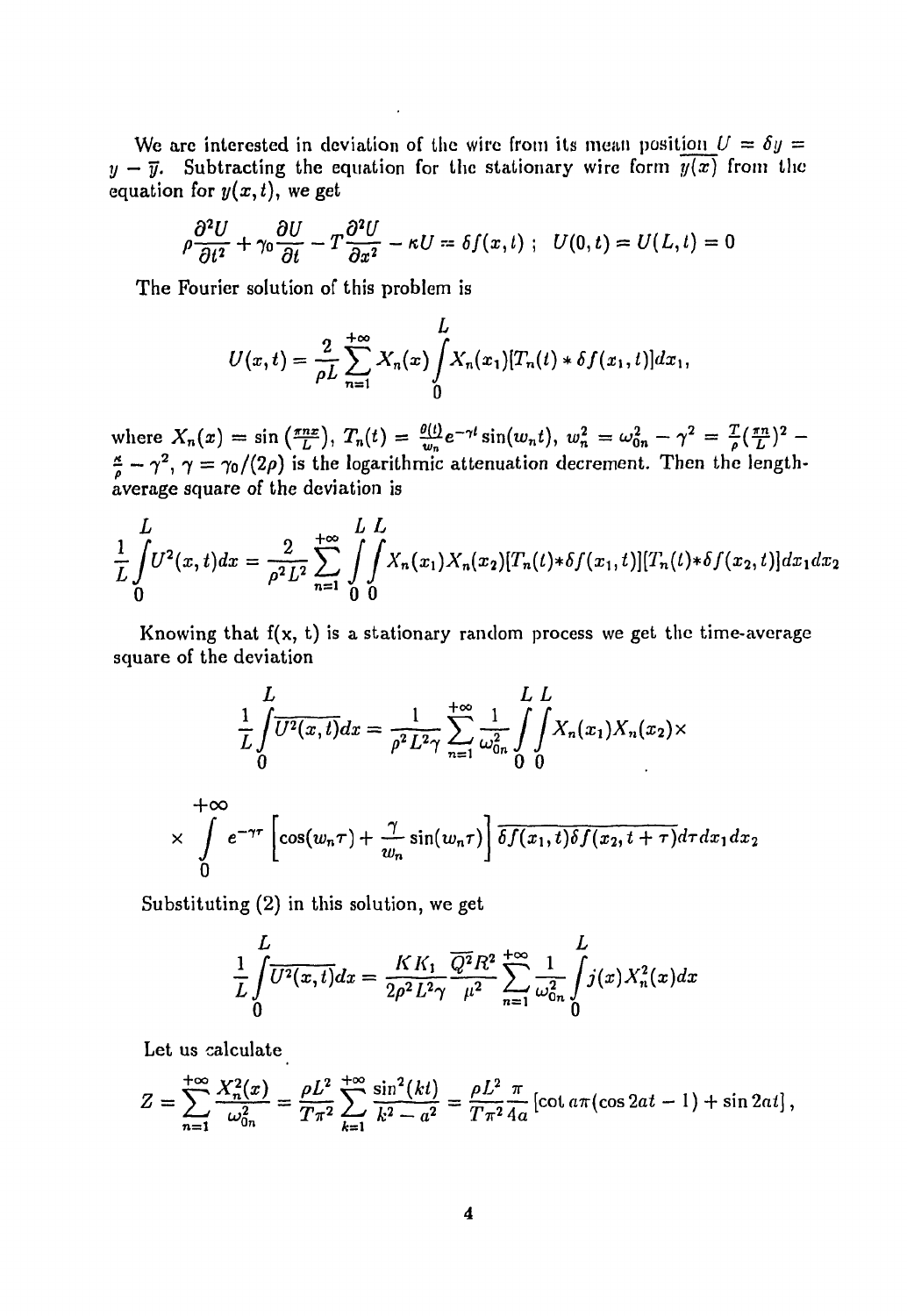where  $a^2 = (\kappa L^2)/(\pi^2 T)$ ,  $t = \pi x/L$ . Ensuring electrostatic stability of the wire  $(a^2 \ll 1)$ , when the electric field effect on frequencies of harmonics is insignificant, we get

$$
\int_{0}^{L} j(x)Z(x)dx \approx \frac{\nu \rho L^{2}}{12T}K_{2},
$$

where  $\nu$  is the total flux through the detector. In the case of the radiation flux distributed uniformly over all tube length,  $K_2 \approx 1 + \frac{\pi^2 a^2}{15}$ . If the particle flux is con-*1* 2  $1 + \frac{\pi^2 a^2}{18} H(s)$  centrated at a distance *s* from the tube center, then  $K_2 \approx H(s) \left(1 + \frac{\pi^2 a^2}{18} H(s)\right)$ where  $H(s) = \frac{3}{2} [1 - (\frac{2s}{l})^2].$ 

The final expression for the root-mean-square (rms) deviation of the wire is

$$
\langle U \rangle = \frac{\langle Q \rangle R}{\mu} \sqrt{\frac{K K_1 K_2 \nu}{24 T \rho \gamma}}
$$
(3)

Thus the average amplitude of wire vibration due to irradiation mainly depends on gas amplification and radiation flux through the detector. Besides, the scale of oscillations is determined by parameters of the detector and the gas mixture used. If the maximum ion drift time is smaller than the first harmonic period, the electric field configuration does not affect the size of vibration. In this case the oscillation amplitude only depends on the total drift distance of positive ions, and the formula obtained applies to detectors with any field configuration. The oscillation amplitude is not directly related to the wire length or diameter and depends only on the wire tension and density.

Fig.2 shows results of calculating the average amplitude of signal wire vibration in drift tubes of radius 1 cm against the flux for different average charges in the event. Upper limits of corridors for a fixed average charge correspond to tension of 50 g, lower ones lo that of 500 g. Calculations were carried out with positive ion mobility of  $1.7 \times 10^{-4}$  m<sup>2</sup>s<sup>-1</sup>V<sup>-1</sup>, which corresponds, as an example, to mobility of CO<sub>2</sub> or isobutane ions in Ar. Product of the linear density of the wire by the logarithmic attenuation decrement was taken to be  $3.5 \times 10^{-5} \text{ s}^{-1} \text{ kg/m}$ .

Calculations show that wire vibration can be a decisive factor for the coordinate resolution of detectors operating in a limited streamer mode at fluxes  $\geq 10^5$ particles/s per wire. In the proportional mode vibration makes an insignificant contribution to the coordinate resolution, and only in some cases (higher pressure, low mobility of ions in the gas, thin wire) it can be as large as  $25-30$   $\mu$ m.

#### 3 Measurement technique

Model prediction were verified with an apparatus schematically shown in Fig.3. cylindrical stainless steel tube 2.7 m long and 3 cm in outer diameter was used.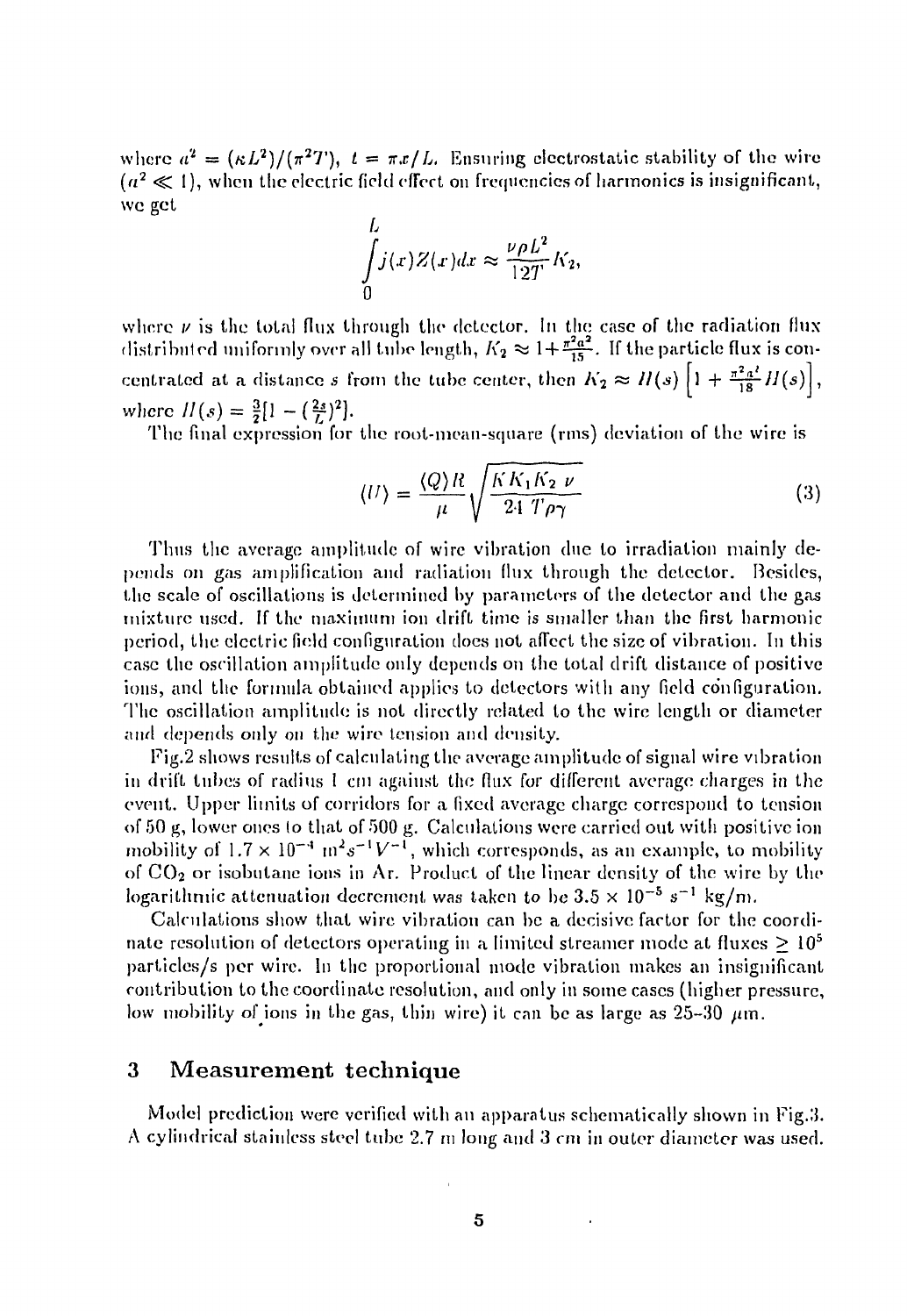

Fig. 2: The calculated average vibration amplitude versus the count rate



Fig. 3: Schematic view of the experimental setup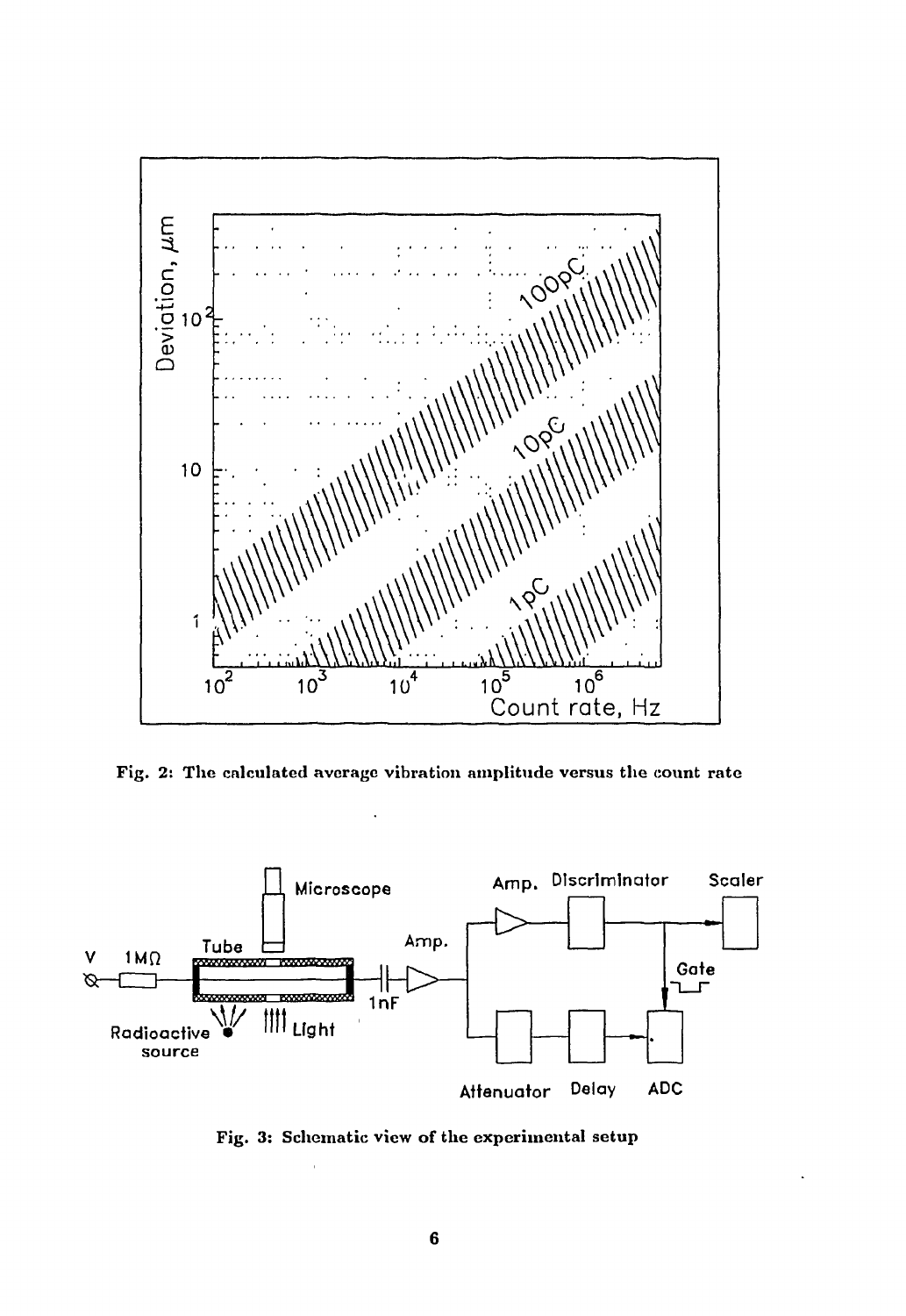In the middle of the tube there were two transparent windows, one to illuminate the wire, the other to observe its deviation with a microscope. Visual observation of the wire allowed the average oscillation amplitude to be estimated in the range from 5  $\mu$ m to half a diameter of the wire. Oscillations of larger amplitude made the wire invisible. Measurements were carried out with a 70  $\mu$ m tungsten wire stretched at 100 and 300 g and with a beryllium bronze wire 80  $\mu$ m with tension of 100, 230 and 250 g. The tube was irradiated by a <sup>106</sup> Ru  $\beta$ -source not far from the tube center. A gas mixture  $Ar + 15\%CO_2 + 2.5\% iC_4H_{10}$  was used.

The charge in an event was measured with an ADC "LeCroy 2249A" that was triggered directly by the same signal from the tube. Two preamplifiers with current amplification 70 and 25 were used. The triggering threshold of the discriminator was  $3 \mu A$ , which corresponded to the minimum recorded charge of about 0.5 pC in an event. The ADC gate was 500 ns.

#### 4 Experimental results

While experimentally verifying model predictions, we investigated the effect of the main parameters from (3) on the oscillation amplitude. There were only two uncontrolled parameters, the logarithmic attenuation decrement and coefficient  $K$  that depends on the extend of surrounding of the wire by positive ions.

Fig.4 shows the average oscillation amplitude in the center of the tube against



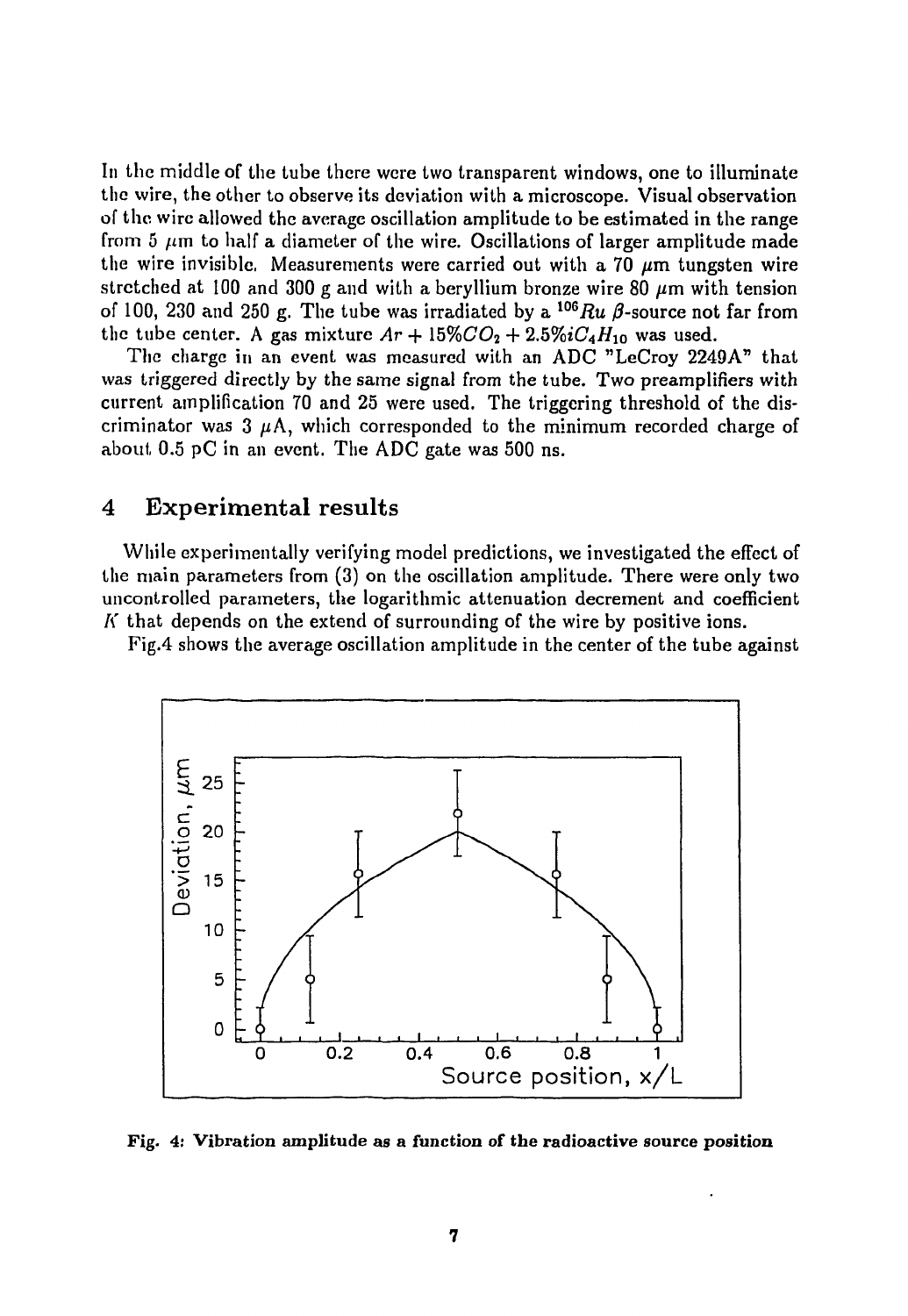

Fig. 5: Vibration amplitude as a function of the detector count rate

the position coordinate of the radioactive source. The data were obtained at 3 atm gas pressure and at 4.5 kV on the tube. The amplitude is seen to depend on the location of detectoi irradiation. The solid curve is the result of fitting by a relation of the type  $C\sqrt{1-2s/L}$  predicted by the model. The measured dependence of the average oscillation amplitude on the flux through the detector is shown in Fig.5. The fitting by a relation of the type  $C_1\nu^{C_2}$  yields an exponent of  $0.74 \pm 0.25$ .

The results do not contradict the model predictions. And yet, large errors in oscillation amplitude measurements do not allow exact conclusions. On the other hand, varying the flux or voltage at the tube one can reproduce an earlier observed amplitude with an accuracy higher than the measurement accuracy. Therefore we used the following procedure to verify the model more thoroughly. At a fixed flux through the detector the voltage at the tube was adjusted so that the average oscillation amplitude was 10  $\mu$ m, and an amplitude spectrum of signals was measured. The rms charge in the event was found by analyzing the spectrum. Measurements were carried out at different radiation (luxes and gas mixture pressures.

The voltage applied to the tube usually corresponded to the mode with both proportional and limited streamer discharges. When deducing the rms charge from the measured spectra, we corrected charges of proportional signals for an inadequate measurement time

$$
\frac{Q}{Q_{tot}} = \frac{ln(1 + l/t_0)}{2ln(R/r)}, \quad t_0 = r^2 ln(R/r)/2\mu V_0
$$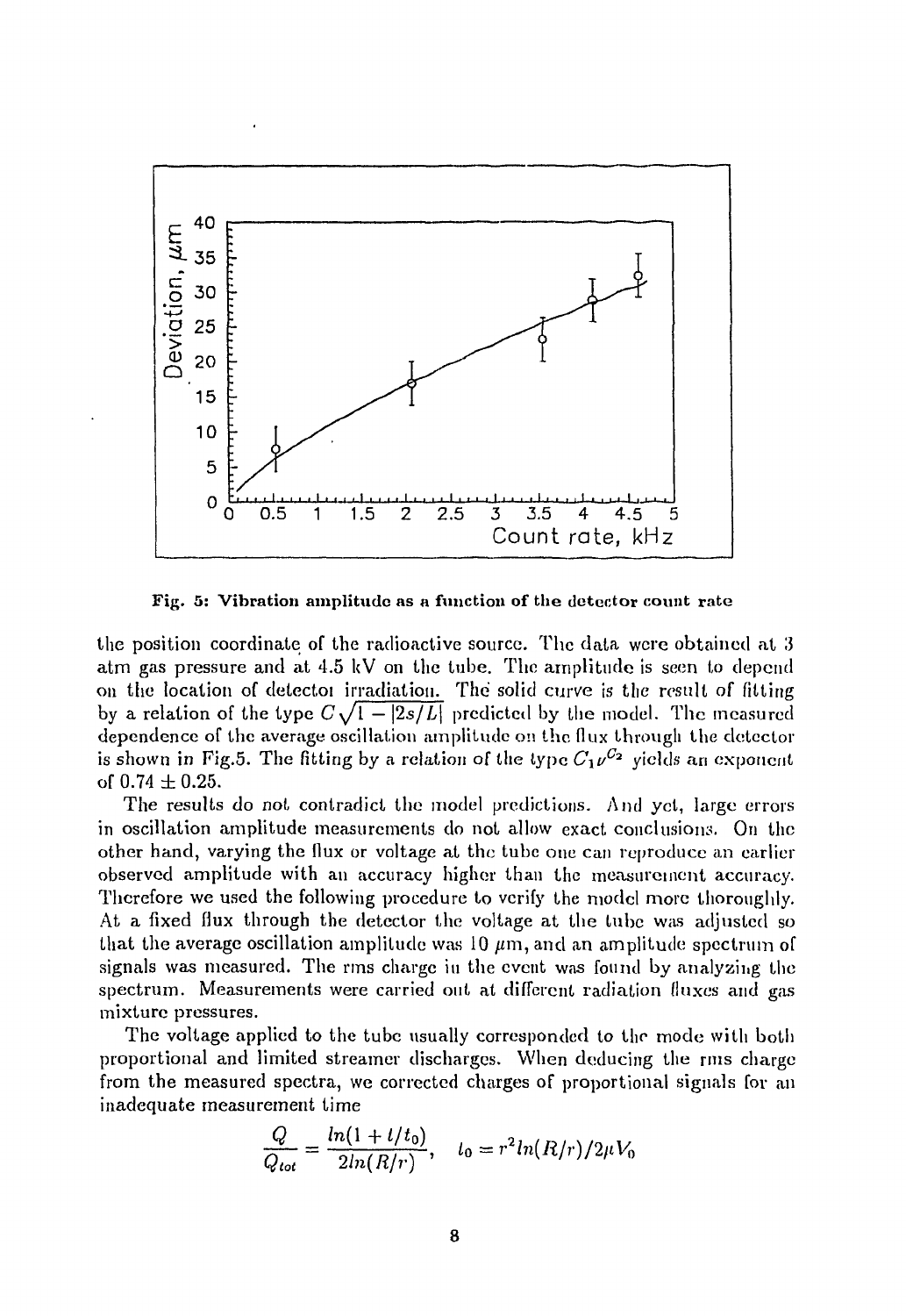In Fig.6 there is the rms charge in the event as a function of the radiation intensity for an 80- $\mu$ m beryllium bronze wire stretched at 250 g. The data were fitted by the expected relation  $Q = C/\sqrt{\nu}$ . Within the experimental errors the data are well fitted by this relation. The coefficient С derived from fitting is given in Fig.7 as a function of the gas mixture pressure. The coefficient С is directly proportional to ion mobility which is inversely proportional to pressure. Therefore the values of С were fitted by the relation 1/P. One can see that the vibration magnitude is inverse proportional to the gas mixture pressure. The product of the logarithmic oscillation attenuation coefficient by the linear density of the wire was found from the fitting.

If one assumes that attenuation is mainly determined by the gas resistance force, then the major parameter determining the product  $\gamma \rho$  is dynamic gas viscosity. We measured the attenuation coefficient of wires in the air in the



Fig. 6: Average charge in an event versus the tube count rate at different gas pressures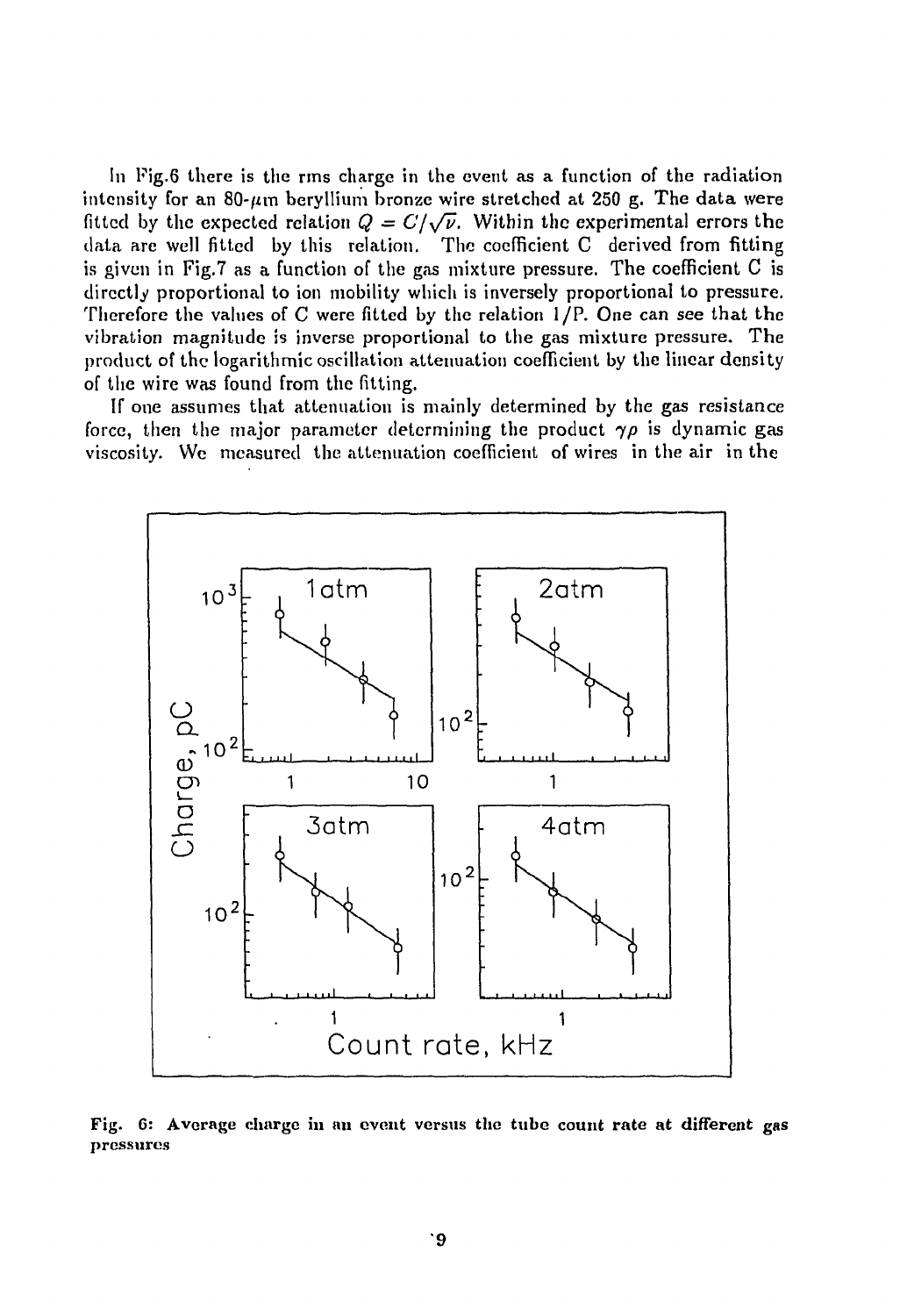

Fig. 7: The product of the charge and the square root of the count rate measured at fixed vibration amplitude as a function of the gas pressure

amplitude range from 5 mm to 0.5 mm. Wires were of the same length as in the tube. The results were independent of the wire material and tension within the measurement errors. The dependence of  $\gamma \rho$  on the oscillation amplitude in the air is shown in Fig.8 together with the value of  $\gamma \rho$  deduced from fitting of the experimental data on wire vibration. Extrapolation to the region of amplitudes around 20  $\mu$ m yields  $\gamma \rho \sim 3 \times 10^{-5} \frac{kg}{s \cdot m}$  for the air, which coincides with the measured value in magnitude. It should be mentioned that dynamic viscosity of Ar is about 20% greater than that of the air, therefore  $\gamma \rho$  for the gas mixture used must be somewhat larger than for the air.

The results of similar measurements for a beryllium bronze wire stretched at 100 g and with a tungsten wire with different tensions show that the wire material and diameter do not affect the oscillation amplitude. Within the experimental errors the values of  $\gamma \rho$  obtained are in a good agreement for all cases.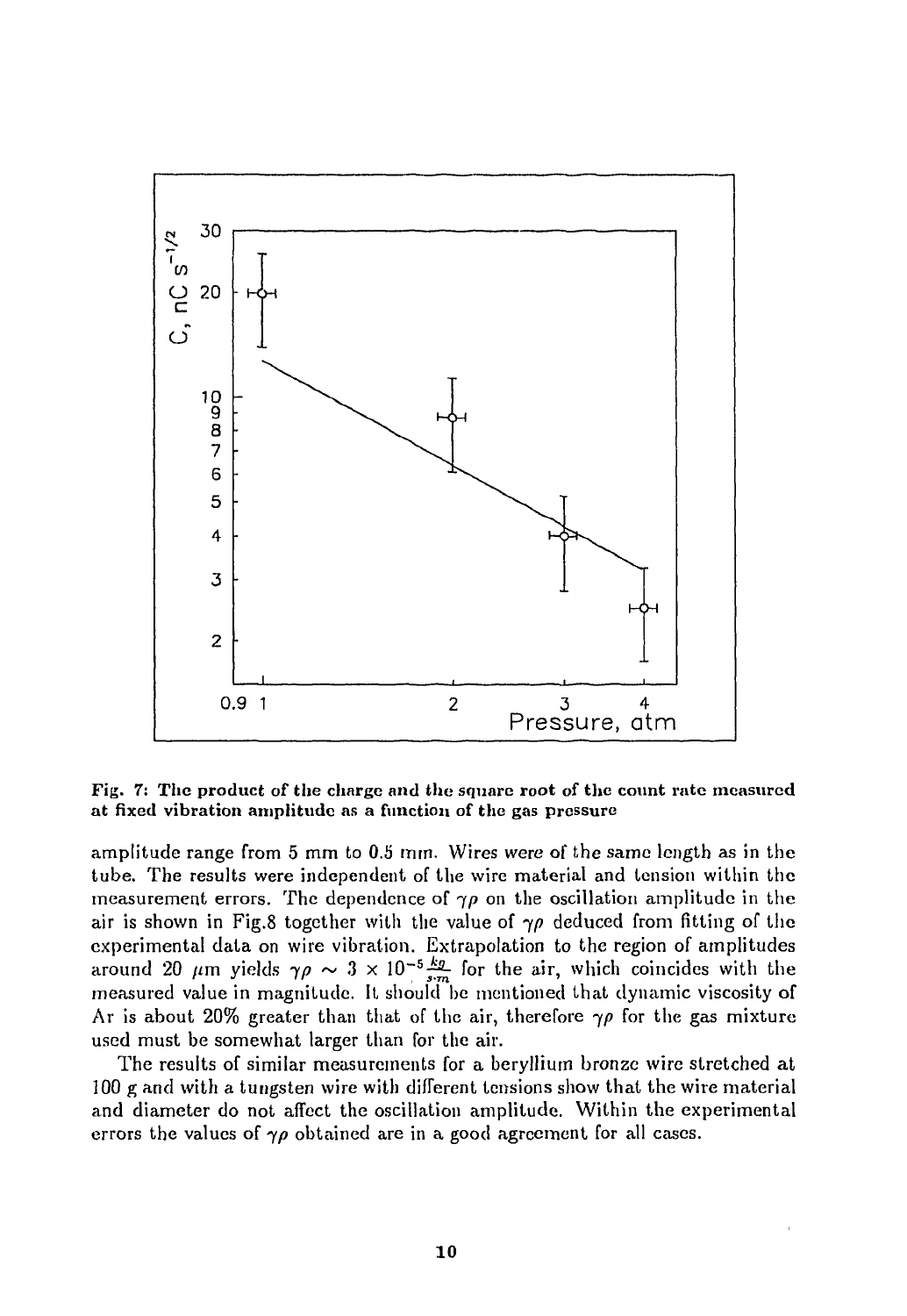

Fig. 8: The  $\gamma \rho$  value versus vibration amplitude in the air. Empty circle shows the **value obtained from the data of the wire vibration in the tube** 

#### 5 Conclusion

Vibration of signal wires in wire detectors under irradiation is described and explained. The vibration arises from fluctuations of repulsive forces acting between the wire with a positive potential and clusters of ions produced in gas amplification of primary ionization of recorded particles. A formula is obtained which, makes it possible to calculate the scale of the phenomenon for different wire detectors. The main features predicted by the proposed model are verified by measurements.

The formula allows in principle more accurate predictions to be made provided that two model parameters will be estimated or found experimentally. These are a logarithmic coefficient of wire oscillation attenuation and a coefficient related to arrangement of positive ions around the wire. If the logarithmic attenuation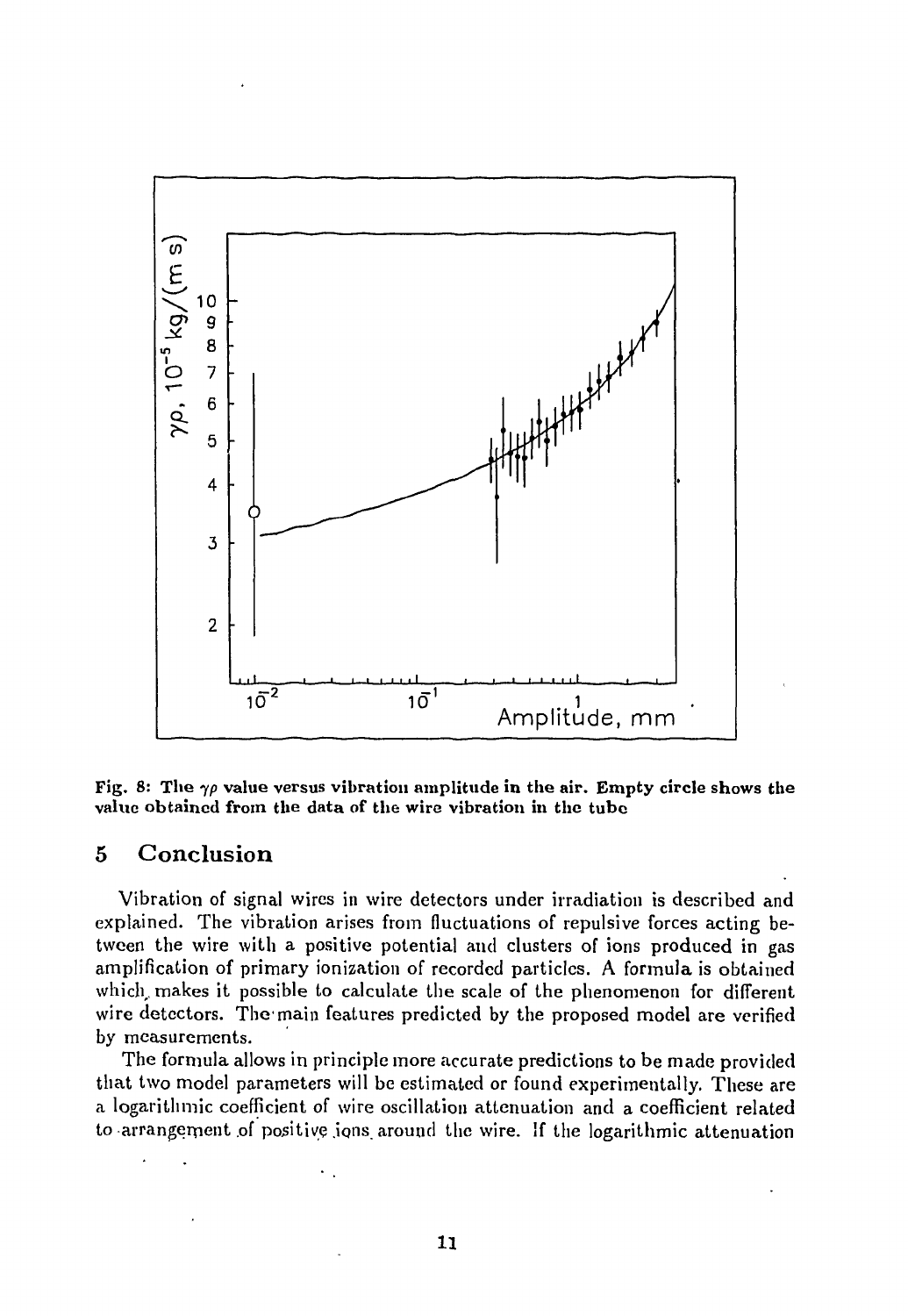coefficient is constant for a given gas mixture, the arrangement of ion» around the wire depends on many parameter» and varies with the gas amplification coefficient.

Estimations show that in some cases vibration of signal wires can be a decisive factor limiting the space resolution of wire detectors, especially in the limited streamer discharge mode, In the proportional mode the oscillation amplitude can be as large as  $20-30$  *um* only in some cases and at large count rates. The fact that wire vibration has not been observed up to now appears to be due to its small amplitude in the experiments, where was obtained the best coordinate resolution.

#### **References**

[1] F.Sauli, CERN Report 77-09 (1977)

*/* 

- [2] G.Charpak, F.Sauli, Annual Review of Nuclear Science, v.34 (1984),
- [3] T.Trippe, CERN NP Internal Report 69.-18(1969)
- [4] G.Charpak et al., Nucl.lnstr. and Meth., v.97, (1971), p.377.
- [5] D.C.Cheng et al., in proceed, 1973 International Conference on Instrumentation for High Energy Physics, Frascati, Italy, may 8-12, 1973, p.268.
- [6] H.Okuno et al., IEEE Trans. Nticl. Scin. NS-26, (1979), p. 160.

Received by Publishing Department on February 14,1995.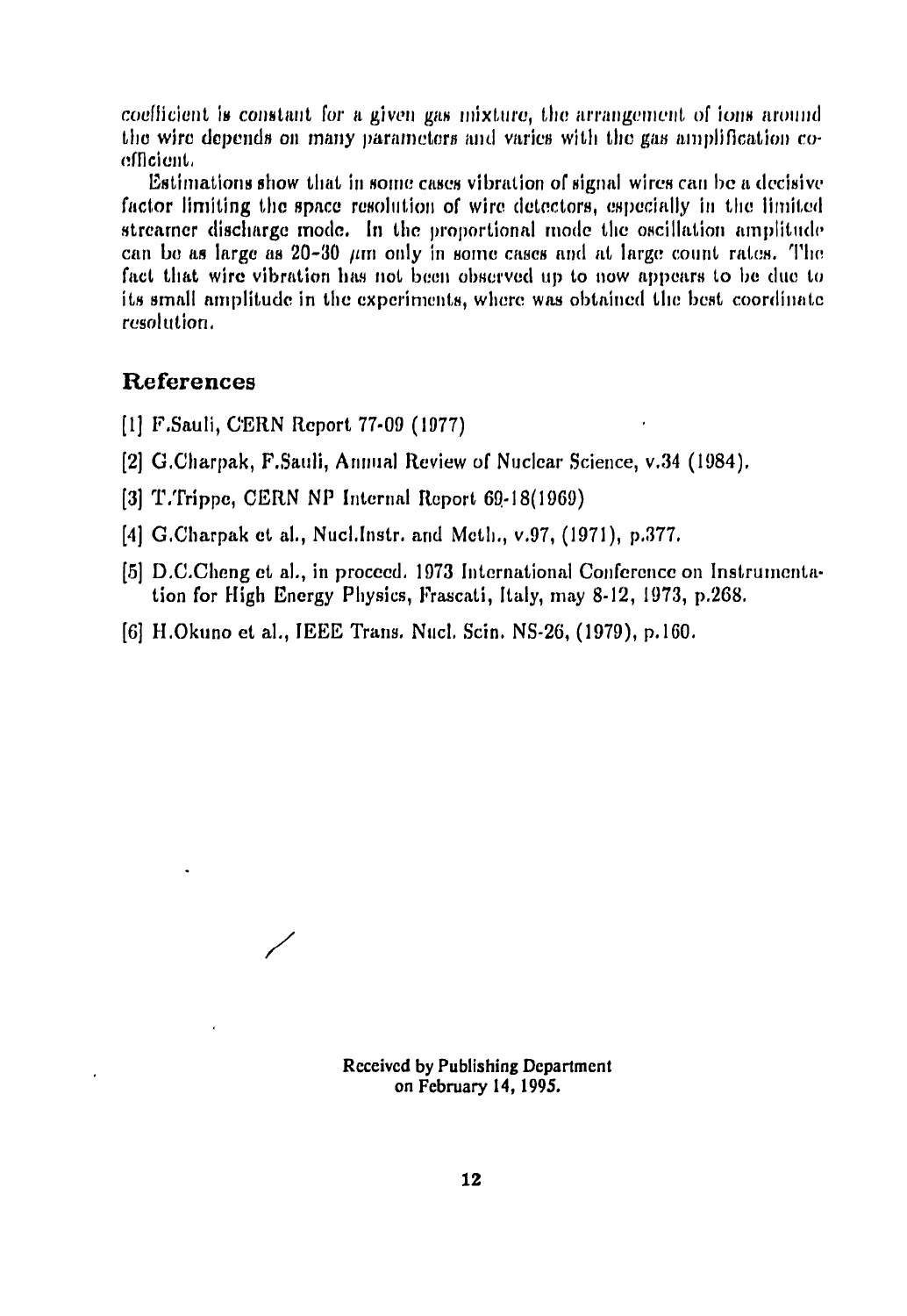#### БойкоИ.Р.идр. Д13-95-58 Вибрация сигнальных нитей проволочных детекторов под действием облучения

Обнаружено и объяснено явление вибрации сигнальных нитей проволочных детекторов под действием облучения. В основе явления лежит взаимное отталкивание сигнальной проволочки и облака положительных ионов, остающихся после нейтрализации электронной части лавины, образующейся в процессе газового усиления. Вибрация заметной амплитулы может возникать как результат флуктуаций действующих на проволочку сил отталкивания со стороны колебаний проволочек для всех типов проволочных детекторов. Колебания сигнальных нитей могут играть заметную роль в координатной точности детектора при работе в режиме ограниченного стримерного разряда при загрузках более  $10^5$  частиц/сек на нить. В пропорциональном режиме средняя амплитуда колебаний может достигать величины 20—30 мкм при определенных параметрах детектора и загрузках внешнего облучения больших  $10^5$ . Проведенные экспериментальные исследования показали, что предложенная модель правильно описывает основные закономерности явления.

Работа выполнена в Лаборатории ядерных проблем ОИЯИ. Препринт Объединенного института ядерных исследований. Дубна, 1995

#### Boyko I.R. et al. D13-95-58 Vibration of Signal Wires in Wire Detectors under Irradiation

Radiation-induced vibration of signal wires in wire detectors is found and explained. The phenomenon is based on repulsion of a signal wire with a positive potential and a cloud of positive ions that remains after neutralization of the electron part of the avalanche formed in the course of gas amplification. Vibration with a noticeable amplitude may arise from fluctuations of repulsive forces, which act on the wire and whose sources are numerous ion clusters. A formula is obtained which allows wire oscillations to be estimated for all types of wire detectors., Calculation shows that oscillations of signal wires can be substantial for the coordinate accuracy of a detector working in the limited streamer mode at fluxes over  $10^5$  particles per second per wire. In the proportional mode an average oscillation amplitude can be as large as  $20-30 \mu m$ at some detector parameters and external radiation fluxes over  $10<sup>5</sup>$ . The experimental investigations show that the proposed model well describes the main features of the phenomenon.

The investigation has been performed at the Laboratory of Nuclear Problems, JINR.

**Preprint of the Joint Institute for Nuclear Research. Dubna, 1995**